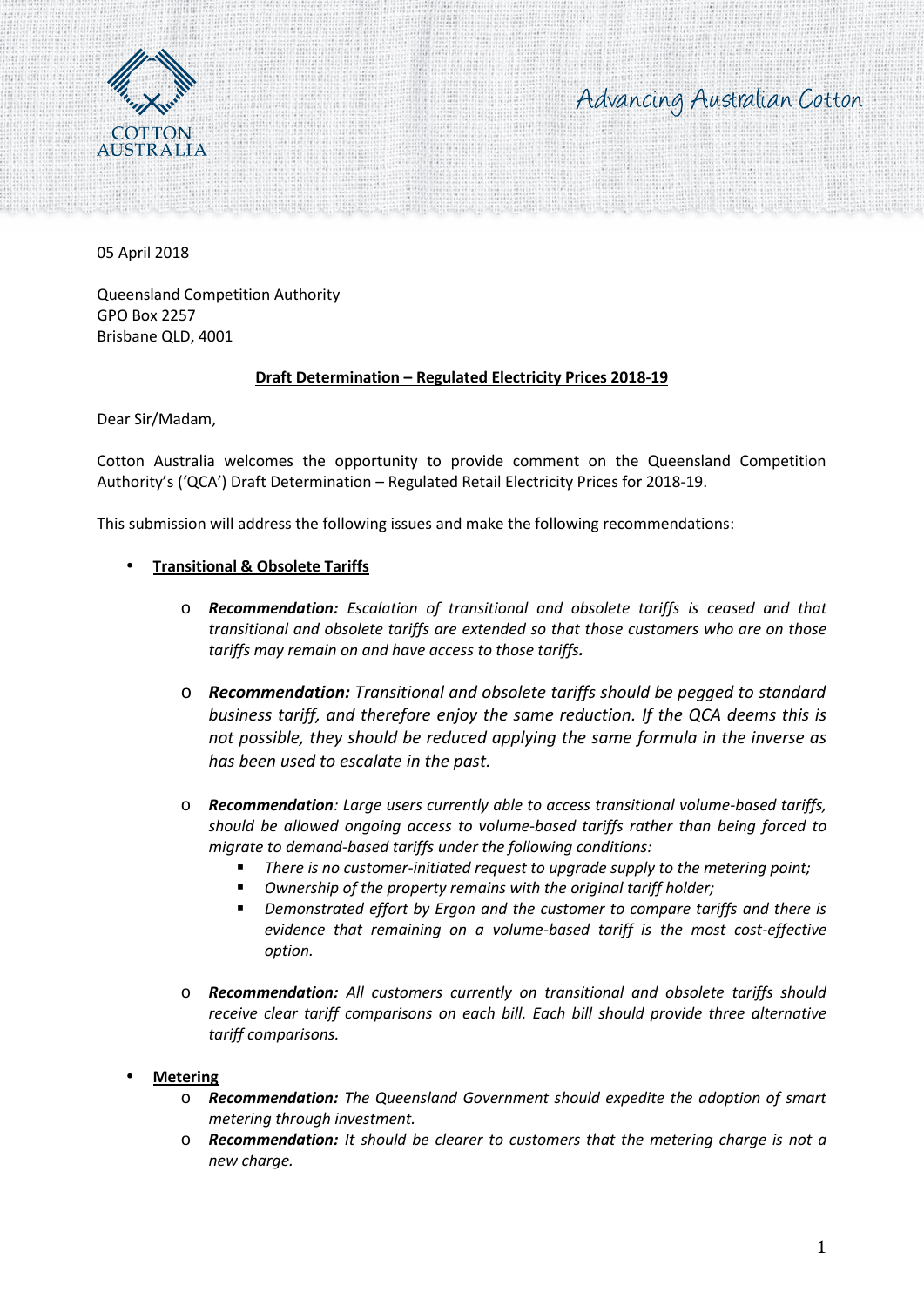

# Advancing Australian Cotton

## **Headroom Charge**

o *Recommendation: The 5% headroom charge imposed on tariffs should be removed.*

 **General Recommendation:** *The Government extend its three-year commitment to remove the cost of Solar Feed-in tariff from the regulated price and fund it from general revenue.*

## **Background**

Cotton Australia, is the peak national body representing cotton growers and ginners. While, Queensland's cotton production is highly variable, the State's 600 growers often produce between 1 million and 1.5 million bales each year. The value of that production ranges between \$500 million and \$900 million (including the value of cotton seed) farm gate annually. Our growers in Queensland reside throughout South-West and Central parts of the state. Energy and water are the key inputs for our industry's production.

Cotton Australia, is an active member of the Queensland Farmer's Federation ('QFF') and endorses its submissions regarding this Draft Determination. If there are any perceived inconsistencies in position between organisations, the position expressed in this submission is that of Cotton Australia's.

While Cotton Australia welcomes the opportunity to provide comment, we remind the QCA of our engagement and submissions made over the last seven years. The response by the QCA to our engagement regarding the previous Draft Determinations to date has been disheartening.

Cotton Australia are active participants and heavily engaged in consultation processes relating to energy. We have consistently responded to QCA discussion papers and have engaged fully with the Australian Energy Regulator ('AER') revenue determination for Ergon in addition to the Queensland Productivity Commission ('QPC') Electricity Pricing Inquiry. Cotton Australia, is also a member of the Regulatory Proposal and Tariff Structure Statement working group and an invitee of the Agricultural Forum, both established by Energy Queensland.

It is disappointing that despite our active engagement with consultation processes we are failing to see our concerns be heard. Cotton Australia has engaged in good faith and with the expectation of positive action on electricity prices in regional and rural Queensland. The QCA has a legislative mandate to set a framework for all electricity industry participants that promotes efficient economical and environmentally sound supply and use<sup>1</sup>. We urge the QCA to diligently consider Cotton Australia's recommendations to address our industries concerns around economic and environmental electricity use.

## **Specific Issues**

# **Transitional & Obsolete Tariffs**

# *Ceasing or Extending of Transitional & Obsolete Tariffs*

We note the Queensland Government's opposition to extending any transitional period and their subsequent investment of \$10 million to assist regional businesses transitioning into standard business

<sup>1</sup> Queensland Competition Authority, *Draft Determination: Regulated retail electricity prices for 2018-19,* page 4.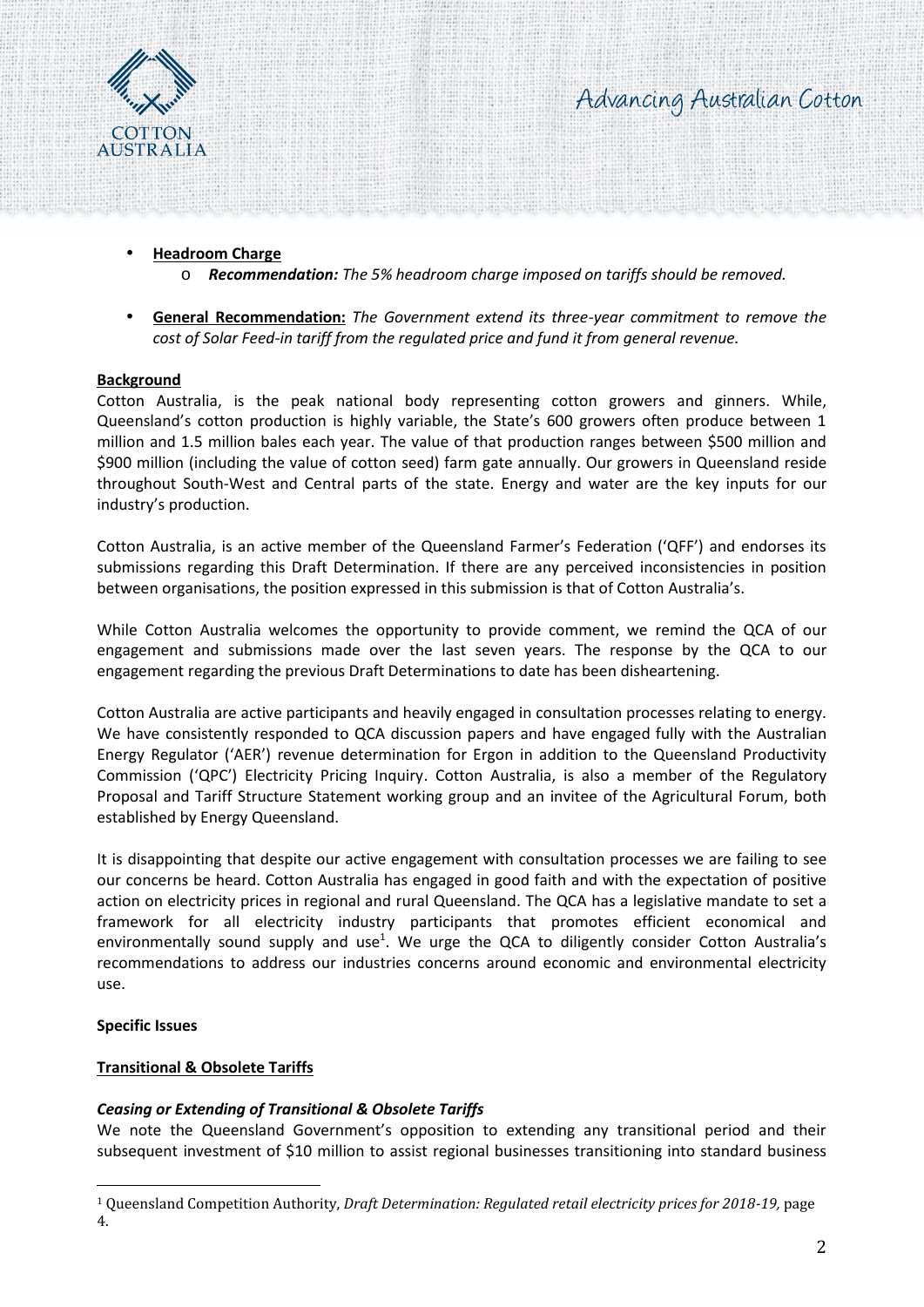

tariffs. Although, Cotton Australia is supportive of this funding which QFF called upon in its submissions last year, it fails to solve the pricing problem that our growers face, now and beyond the transitional tariff period.

Cotton Australia's position has not changed from previous submissions relating to QCA's fixed transitional tariff period. The financial effect on our growers once the proposed 2020 transitional tariff period expires will be crippling. Cotton Australia, anticipates that some growers face increases of 300% on their bills, as was reflected in modelling by Ergon. This will force our growers, Ergon's customers, off the grid and into alternative energy sources such as diesel. This results in unused infrastructure and a loss of revenue to the retailers and networks - a lose, lose situation for all stakeholders.

It is essential that this Determination and the Queensland Government act now, to identify and prepare a pathway which will allow severely impacted users to remain on the grid. The QCA is required to consider maintaining these transitional and obsolete tariff arrangements beyond 2020<sup>2</sup>.

Cotton Australia, reiterates its position that the QCA should maintain these tariffs into the future, beyond 2020, or as an alternative ensure that existing customers facing forced transition to demand based tariffs, have the option of continued access to volumetric based tariffs, where it is clearly demonstrated that it is in the customers bets interest..

*Recommendation: Escalation of transitional and obsolete tariffs is ceased and that transitional and obsolete tariffs are extended so that those customers who are on those tariffs may remain on and have access to those tariffs.*

# *Pegged Tariff Pricing*

The QCA's approach that was adopted in 2015-16 to maintain transitional and obsolete tariffs at existing price levels while standard business tariffs are forecast to decrease is opposed. Cotton Australia submits that the QCA should adopt the method that the escalation factor applied to the pricing formula should be applied in reverse; the tariffs should be pegged. Whatever the calculated escalation factor for that year is, if it can be applied to bring the pricing level up, it should also work to bring the pricing down for all tariffs. For example; if business tariffs receive a 4% reduction, an escalation factor of 1.5 (applied in reverse) would result in a reduction for transitional tariffs of 2.66%. This approach is within the QCA's legislative ambit and is consistent with the Queensland Government's Uniform Tariff Policy (UTP). The UTP states that standard contract customers should pay no more for their electricity, regardless of their geographic location<sup>3</sup>.

To be absolutely clear, Cotton Australia's position has consistently been that transitional tariffs should not have escalation factors applied, and this remains the case. However, Cotton Australia acknowledges that the QCA have decided to apply escalation factors in the past, and at the very least, to remain consistent, they should be applied in reverse when price decreases occur.

*Recommendation: Transitional and obsolete tariffs should be pegged to standard business tariffs. The formula used to forecast increases in tariff pricing should have the ability to be*

<sup>2</sup> Section 90AA(1) *Electricity Act 1994* (Qld) – *Ministers Delegation Terms of Reference (5)(e)*

<sup>3</sup> Section 90AA(1) *Electricity Act 1994* (Qld) – *Ministers Delegation Terms of Reference (5)(b)*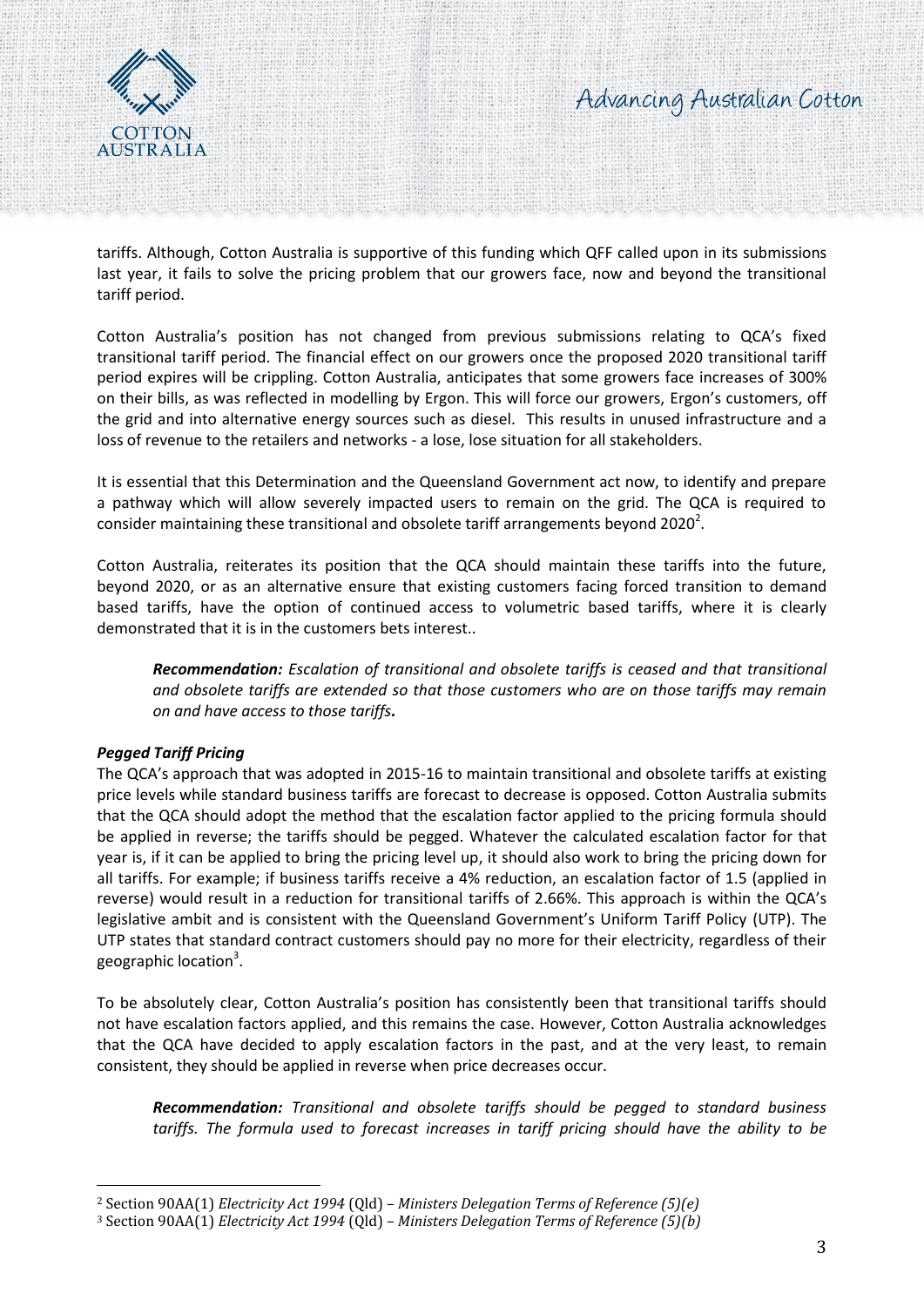

*applied in reverse, if standard tariff pricing is forecast to decrease the transitional and obsolete tariffs should be decreased at the same comparative rate to provide a reduction.*

## *High Pricing and Abandoned Infrastructure*

Cotton gins and irrigators have been actively engaged in government initiatives to mitigate their rising electricity prices. Many have installed and adopted energy efficiency measures and invested in renewable energy technology such as solar. However, in many cases these proactive measures have been nullified by constant rising electricity costs<sup>4</sup>.

Cotton Australia accepts that it is fair and reasonable for demand-based tariffs to apply to new users. The concept of Long-Run Marginal Cost is to ensure the cost of investment is returned. However, it is economically irresponsible to force existing customers off the grid, where capital investment has already been made, in blind pursuit of market-based economics.

A perverse outcome of the current situation is irrigators being forced off the grid due to unsustainable pricing and turning to alternative energy sources. Cotton Australia, accepts that not all irrigators will be worse of on cost-reflective tariffs. However, the result of customers leaving the grid, should be a major concern for Government and its Government Owned Corporations. The concern for government is the 'death spiral'<sup>5</sup>.

Escalating prices encourage users to leave the network and invest in alternative energy sources. The flow on effect is unused infrastructure and further increased prices for those remaining on the grid, pushing more users off the grid<sup>6</sup>. Additionally, there is an environmental impact of increased emissions through transition to diesel pumps. QCA, has a legislative obligation outlined in Section 3(a) of the *Electricity Act 1994* (Qld) to promote economical and environmentally sound supply and use.

*Recommendation: Large users currently able to access transitional volume-based tariffs, should be allowed ongoing access to volume-based tariffs rather than being forced to migrate to demand-based tariffs under the following conditions:*

- o *There is no customer-initiated request to upgrade supply to the metering point;*
- o *Ownership of the property remains with the original tariff holder;*
- o *Demonstrated effort by Ergon and the customer to compare tariffs and there is evidence that remaining on a volume-based tariff is the most cost-effective option.*

## *Comparable Tariffs*

Cotton Australia, proposes that Ergon and Government redevelop their tariff comparison tool available through websites, to assist transitional tariff users. So that users can decide what is the most cost effective tariff (in preparation for the loss of Transitional Tariffs in 2020).

<sup>4</sup> Farm Online National, *Taskforce warning over lack of affordable electricity network*

<sup>&</sup>lt;http://www.farmonline.com.au/story/4663393/farmers-take-pulse-of-power-price-pain/>

<sup>5</sup> QFF, *Reform Needed to Halt Grid 'Death Spiral'*, <https://www.qff.org.au/blog/reform-needed-halt-grid death-spiral/>

<sup>6</sup> Grattan Institute, *Down to the Wire: A sustainable electricity network for Australia* <

https://grattan.edu.au/wp-content/uploads/2018/03/903-Down-to-the-wire.pdf>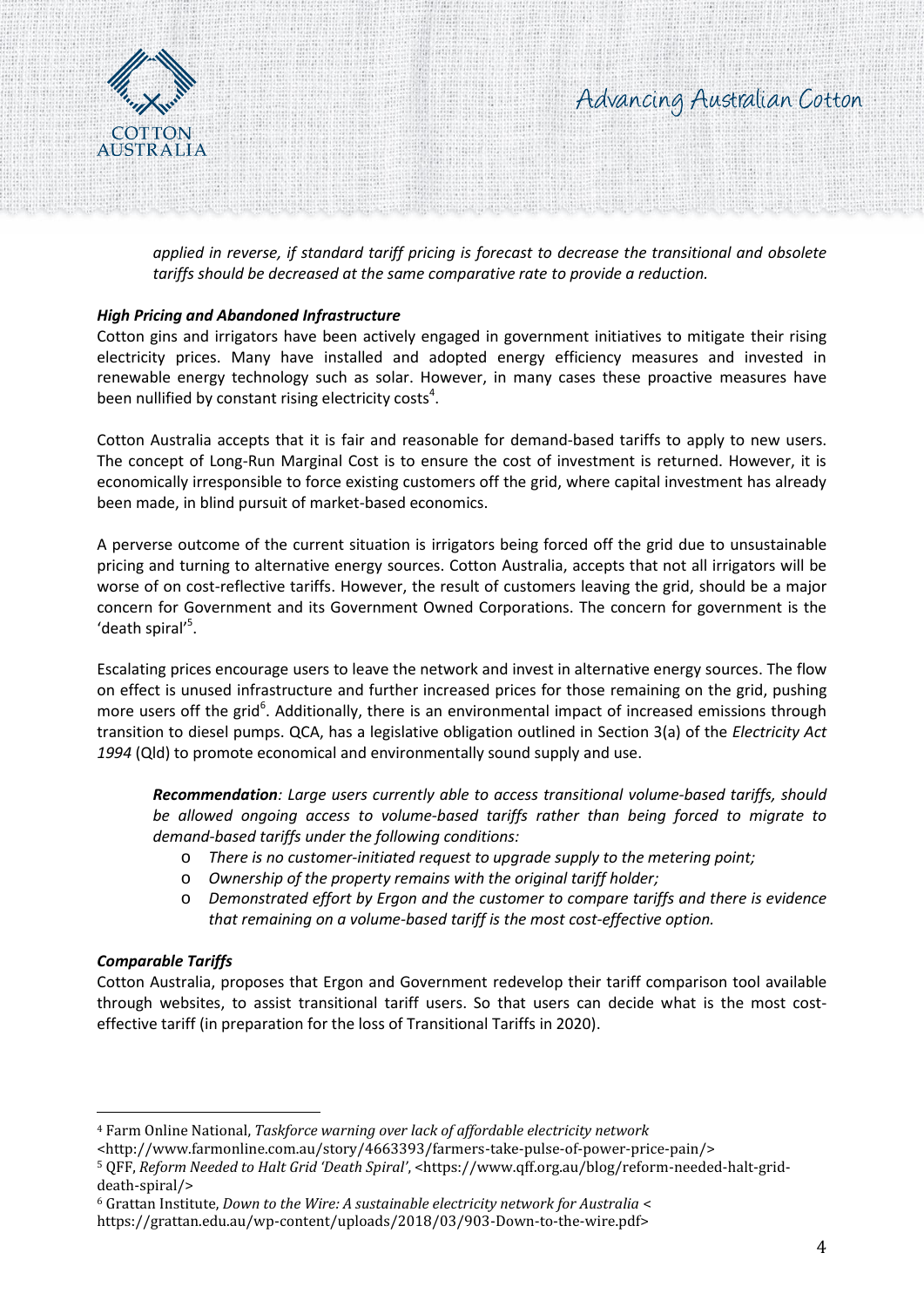



Cotton Australia submits that the easiest and most direct way to actively compare tariffs would be for Ergon to provide a tariff comparison attached to each bill. This could be illustrated through a table that provides three alternative tariff structures relative to the current tariff the user is on.

*Recommendation: All customers currently on transitional and obsolete tariffs should receive clear tariff comparisons on each bill. Each bill should provide three alternative tariff comparisons.*

#### **Metering**

Cotton Australia supports the move to smart metering and submits that the Queensland Government should fast track the adoption of smart metering through investment. The more customers with smart metering technology, equates to more data. The more data available can be used to inform more decisions around pricing and demand levels.

Cotton Australia, submits that it should be made clearer that the inclusion of the metering charge was previously built into the retail price and it is not a new charge per se. Where the separation of the metering charge has led to a reduction in the overall cost of electricity that should be clearly identified, and vice-a-versa.

*Recommendation: The Queensland Government should expedite the adoption of smart metering through investment.*

*Recommendation: It should be clearer to customers that the metering charge is not a new charge.*

## **Headroom Charge**

As previously submitted, Cotton Australia rejects the inclusion of a "headroom" charge under the auspice of enhancing a competitive environment. Cotton Australia has and will continue to call for the removal of this tariff component.

Cotton Australia's removal of the "headroom" charge is premised on two lines of reasoning:

- 1. The provision of a "headroom" charge is to allow retailers room to offer discounts, to help develop an atmosphere of competition. In the Ergon Network area there is no effective competition for the vast majority of users. Therefore, making the "headroom" charge redundant.
- 2. Competition should be funded by innovation and efficiency, not by artificial inflation of the price. The application of a 5% headroom charge is no different to a retailer increasing prices by 5% one day, so it can offer a 5% discount the next.

Further, there is a good argument to show that the use of the SEQ "standing offer" price to set the retail component is inflated by approximately 5% over the price accessed by the vast majority of users. The removal of the "headroom" component would bring the cost in line.

*Recommendation: The 5% headroom charge imposed on tariffs should be removed.*